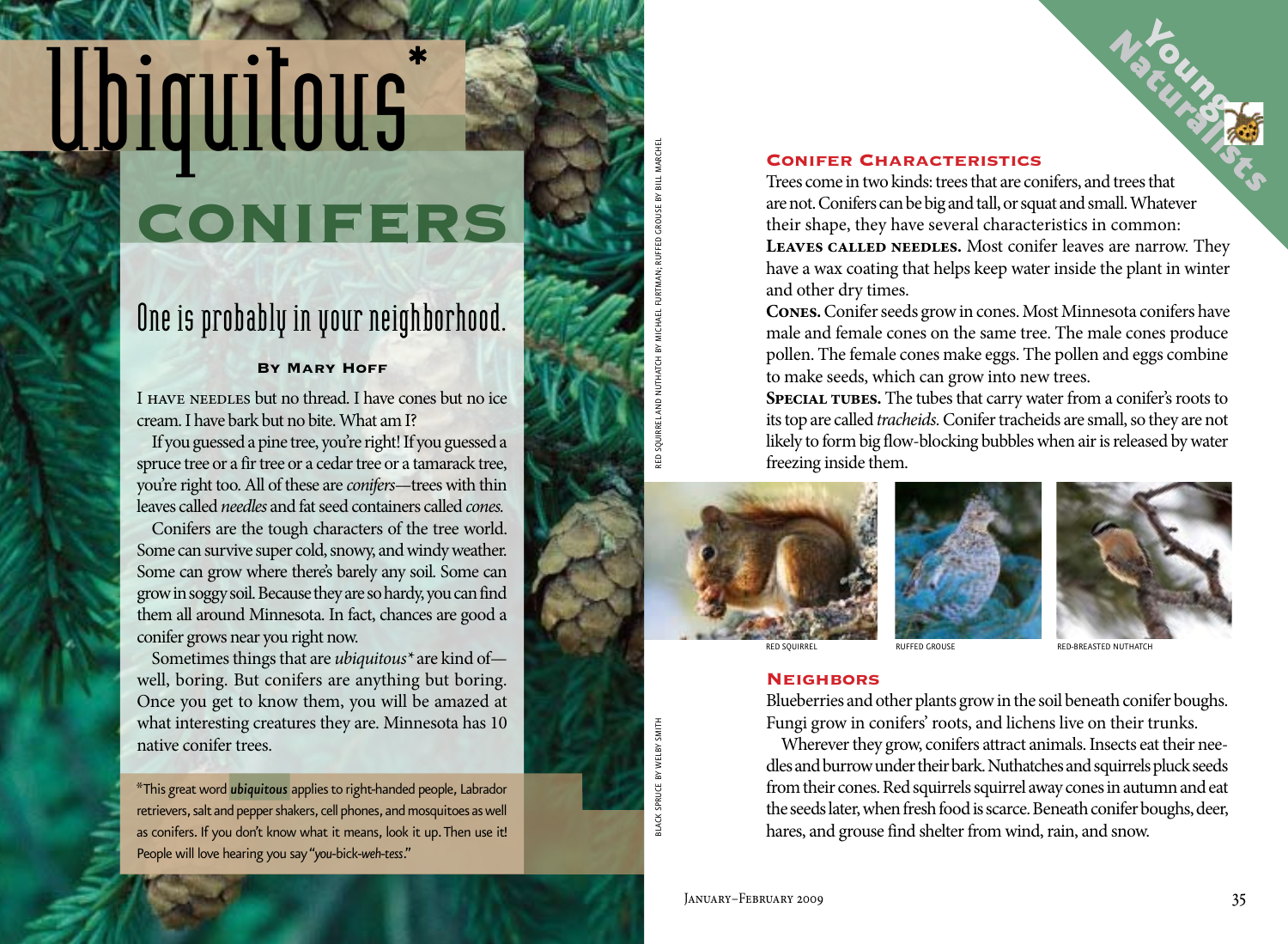## Guide to Pines

## **Red Pine** *(Pinus resinosa)*

The red pine is Minnesota's state tree. It probably got its other name, Norway pine, because it reminded early set tlers of a tree species that grew in Scandinavia. Its needles come two to a cluster. Its bark is reddish, and if you pick at it, it flakes off into bits that look like pieces of a jigsaw puzzle. Most common in northeastern Minnesota, red pines like to grow in sandy soil.



in the prime of its life can produce more than 700 cones in a single year.



## **Jack Pine** *(Pinus banksiana)*

The jack pine is a rugged-looking conifer. Like the red pine, it bundles its needles in clusters of two. It often has stubby, commashaped cones clustered in its branches.

In the spring, male jack pine cones release huge amounts of yellow pollen. The pollen can be so thick that it looks like a cloud above the trees. It collects on the edges of lakes and ponds, making yellow lines along shores.

Porcupines gnaw on jack pine bark. People use jack pine wood to make paper, telephone poles, railroad ties, and other items.

**FUN FACT:** Most jack pine cones need heat to open and spread their seeds. After a pine forest burns, jack pines are often among the first trees to sprout.



## **Eastern White Pine** *(Pinus strobus)*

The white pine carries its soft needles in clusters of five. Its bark is gray and furrowed. White pines grow slowly at first and then speed up. A seedling might take five years to grow to be 12 inches tall. When older, this pine might grow more than 4 feet in one year! White pines regularly live for 200 years but occasionally survive to be more than 400 years old. **FUN FACT:** A red pine<br>in the prime of its life can<br>produce more than 700<br>cones in a single year.<br>**EASTERN WHITE PINE (Pinus strobus)**<br>The white pine carries its soft needles in cluster<br>bark is gray and furrowed. White pin

White pines were among the biggest of the big trees that brought logging companies to northern Minnesota in the 1800s. Loggers cut millions of huge white pines for wood to



EASTERN WHITE PINE CONES



**Fun Fact:** It takes more than a year for the pollen that falls on a female white pine cone to fertilize the eggs inside.



February 2009<br>February 2009 \* **JANUARY-FEBRUARY 2009**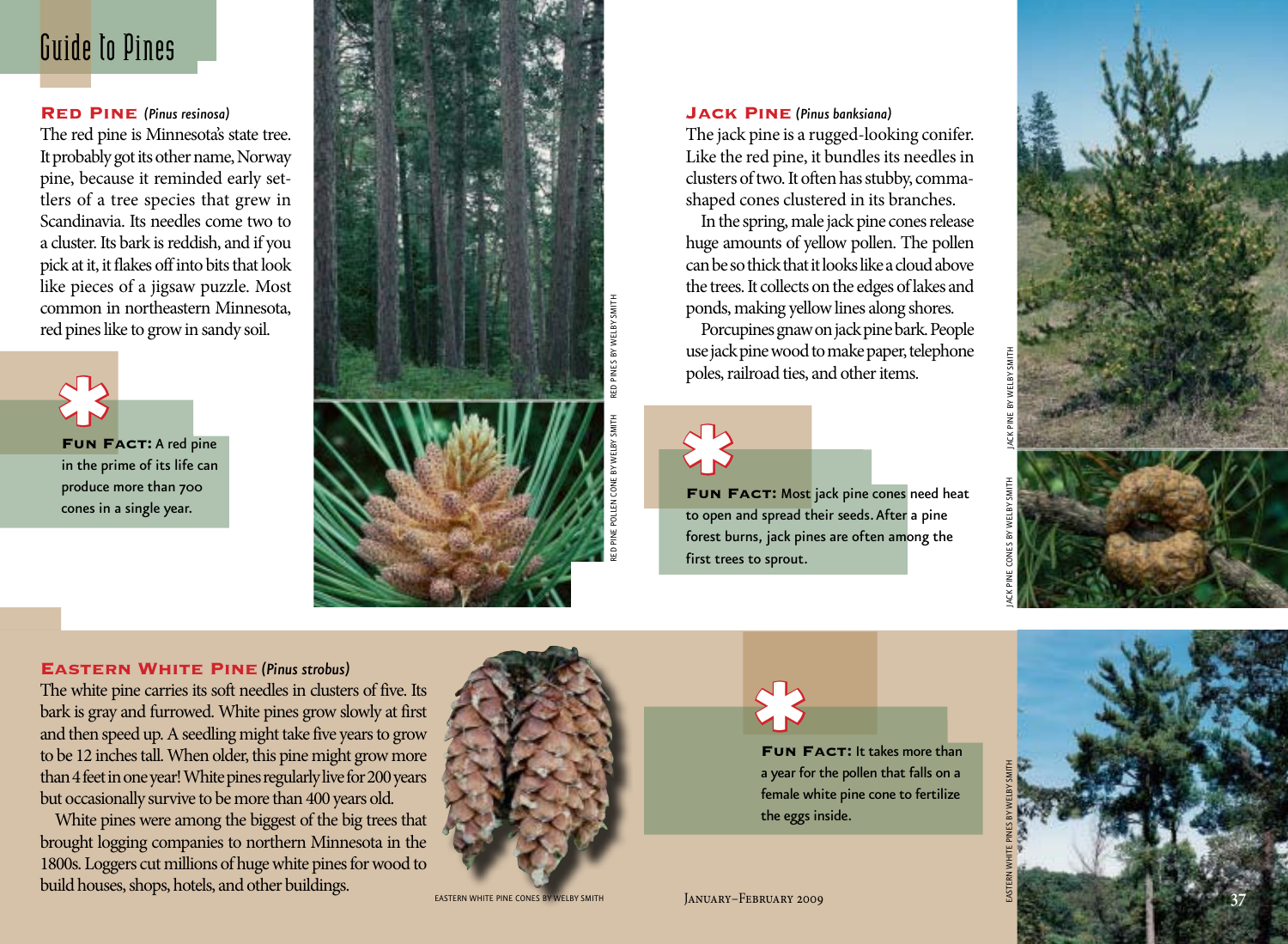# Guide to Spruces

**Fun Fact:** Minnesota has 1.4 billion black spruce trees that's more than 250 for each Minnesotan! Only quaking aspen and balsam fir are more common than black spruce here.

\* black spruce by welby smith

black spruce Seed cones by welby smith

## **Black Spruce** *(Picea mariana)*

The black spruce thrives in soggy soil. It grows on peat and along the edges of wetlands. Its needles are short and sharp. Its broad, needle-covered branches make good winter shelter for squirrels, hares, spruce grouse, and other animals.

Along with sprouting from seeds, black spruce trees have another way to make new black spruce trees. Branches that droop down to the ground can sprout roots and a new stem. This way of reproducing is called *layering.* 

Black spruce wood makes good paper. Long, tough fibers from black spruce roots are used to sew together birchbark canoes.

**38** Minnesota Conservation Volunteer

## **White Spruce** *(Picea glauca)*

This tree gets its name from a waxy whitish coat that covers its poky needles. A spruce's conical shape and flexible boughs help it survive winter. When it snows, the snow slides off rather than clinging to and breaking the tree's branches.

Young white spruce trees often grow from seeds that sprout on rotted wood on the forest floor. Like black spruce, white spruce also can reproduce by layering.

Squirrels, chickadees, and other birds eat white spruce seeds. Deer find shelter among spruce trees. Loggers harvest spruce trees to make paper and lumber for building.



WHITE SPRUCE BY WELBY SMITH

**Fun Fact:** The biggest known white spruce in the United States grows in Koochiching County in northern Minnesota. It measures about 130 feet tall and 125 inches in circumference.

white spruce Seed cone by welby smith white spruce pollen cone by welby smith white spruce cone by welby smith



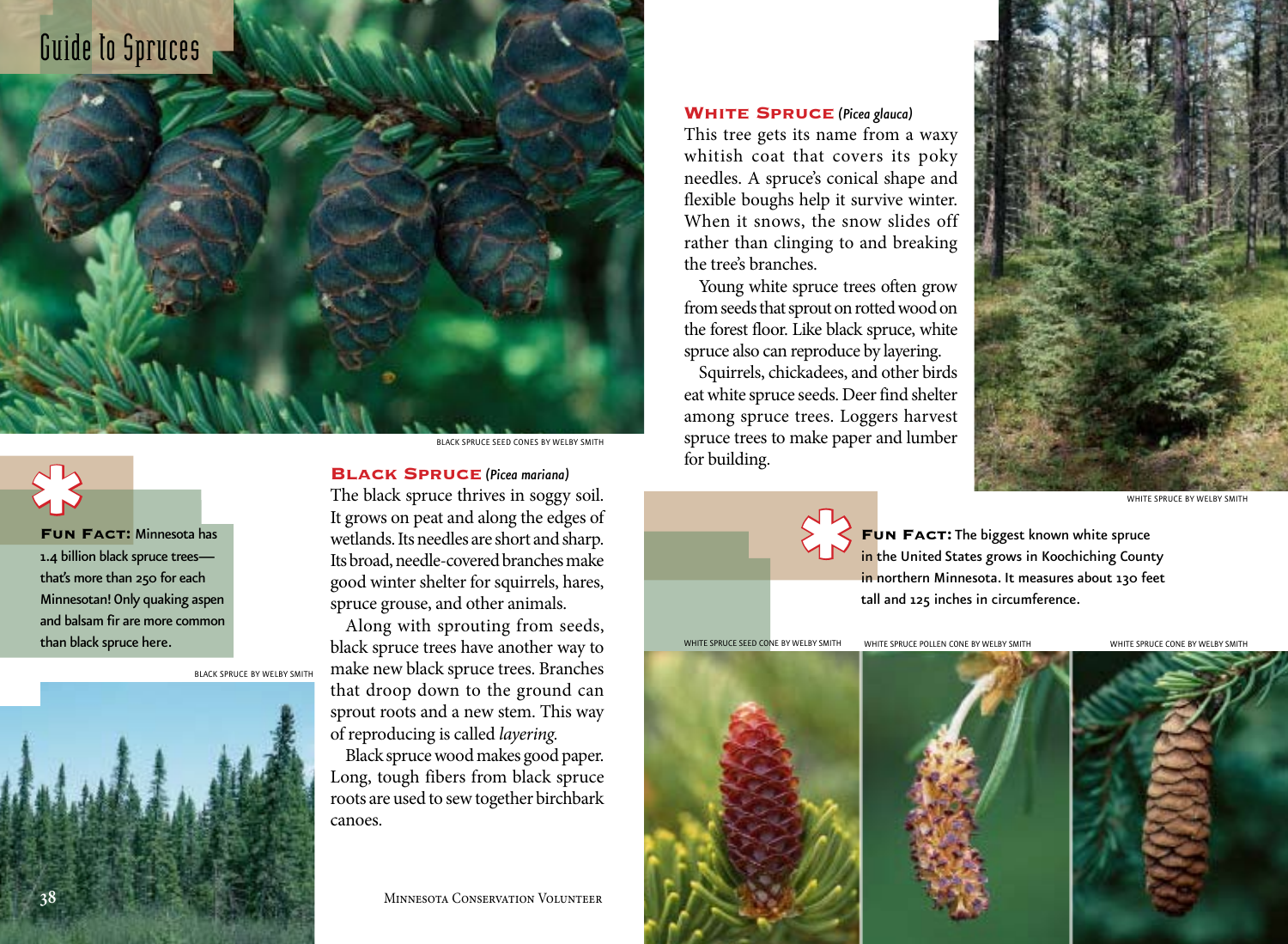# Guide to Firs and Cedars

## **Balsam Fir** *(Abies balsamea)*

This small to medium-sized conifer has smooth bark with small blisters. Its soft, flat needles are arranged so branches are fairly flat. The cones are purple when young. They stand upright rather than hang down from the branches. Deer, snowshoe hares, and grouse use balsam fir for shelter in winter. People use balsam for Christmas trees, wreaths, and pulp for making paper.



**Fun Fact:** Balsam firs are famous for the pleasant-scented (but sticky) resin that collects in little blisters under their smooth, gray bark. When I see a balsam fir, I can't resist popping a blister with my thumbnail so I can smell the fragrant goo.





BALSAM FIR CONES BY WELBY SMITH BALSAM FIR BY RICHARD HAMILTON SMITH

**WHITE CEDAR** (Thuja occidentalis) This tree has gray bark with ridges. Its needles are shaped like layers of overlapping scales. Its tiny cones are brownish yellow.

White cedar is also known as *arborvitae*, or "tree of life" in French. A French king gave it that name after he learned that tea made from its needles could help cure scurvy, a disease caused by eating too little food with vitamin C.

Some white cedar trees that grow in the Boundary Waters Canoe Area Wilderness are more than 600 years old.

Because white cedar wood resists rotting, people like to use it to build decks and other things that will be exposed to weather.

white cedar cones by welby smith



**EASTERN RED CEDAR CONES BY WELBY SMITH** 





**Fun Fact:** Manido Giizhigance (also known as the Witch Tree), a famous tree clinging to a rock at the edge of Lake Superior near Grand Portage, might be more than 700 years old.

**Fun Fact:** Although eastern red cedar cones and leaves can be poisonous, various parts of the plant have been used to treat colds, infections, arthritis, and rheumatism.

FUN FA<br>red cedar opisonous<br>plant have<br>infections.



**Eastern Red Cedar** *(Juniperus virginiana)* This conifer grows on dry, rocky soils and along the edges of big rocks. It has peely red bark. Its leaves are shaped like strings of soft, flat scales. Its cones look like blueberries. Cedar waxwings, ruffed grouse, rabbits, and coyotes eat the cones.

Unlike most other Minnesota conifers, eastern red cedar trees are *dioecious*—male and female cones grow on separate trees.

eastern red cedar by welby smith